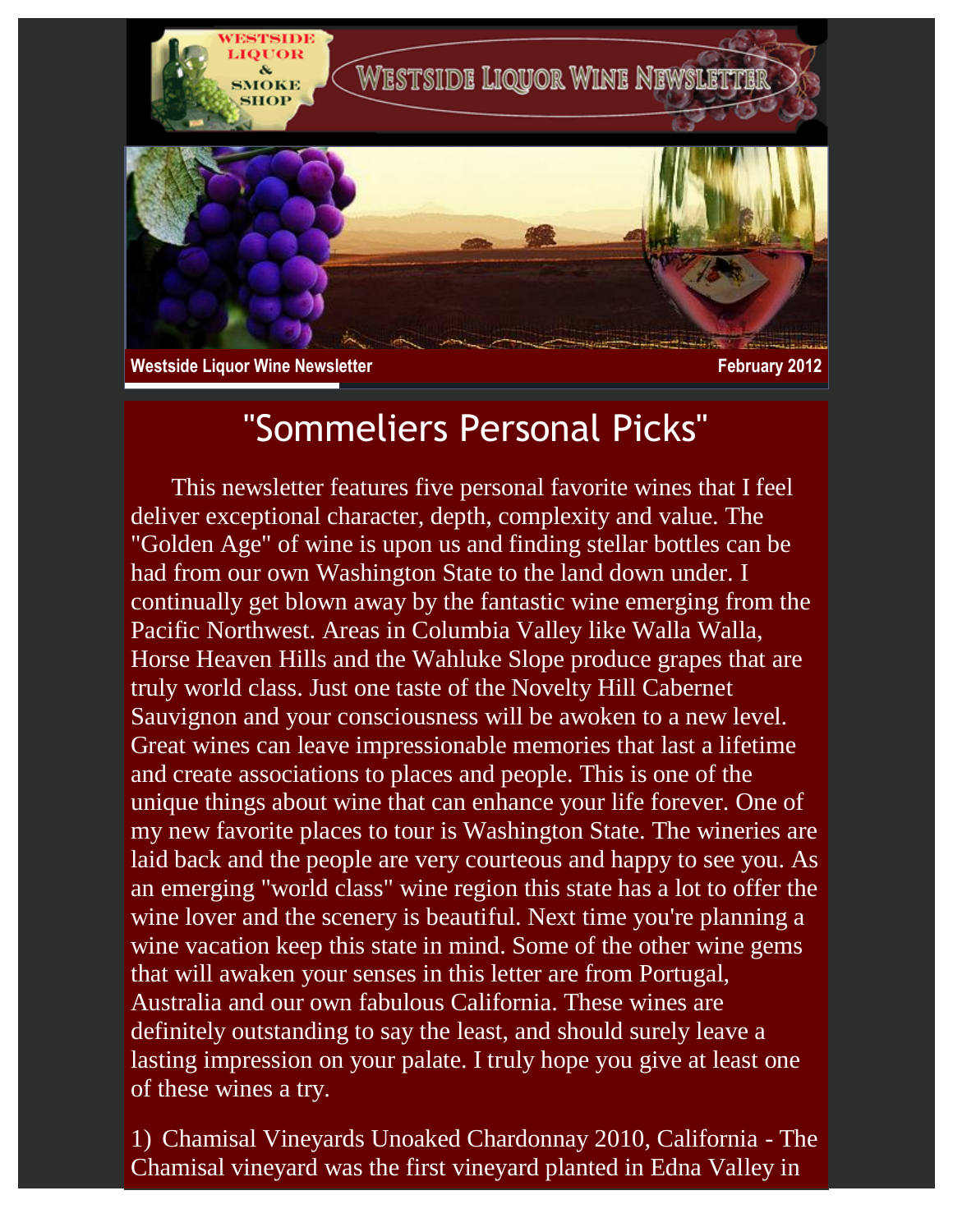1973. The close proximity to the Pacific Ocean and the calcareous and volcanic soils make this an exceptional place for growing grapes. This region also has one of the longest growing seasons in California. The wine is bursting with aromas and flavors of limes, peaches and pineapples. Tons of mouthwatering fruit balanced by crisp acidity ends the finish. A super wine at an unbelievable price! Pair with seared scallops, broiled Walleye or Sushi.

2) Kung Fu Girl Riesling 2010, Washington State - This wine is coming from a single rocky vineyard in Washington State and made by the energetic big haired Charles Smith. After managing bands in Northern Europe he emerged on the winemaking scene inWalla Walla, Washington State. Some of his wines are the most sought after wines in the country and this Riesling is a real gem for under 20 bucks. Aromas and flavors of Asian pears, apricots and nectarines explode into the air and on the palate. Incredible minerality with a nice touch of sweetness. Superb balance and refreshing! Pair with spicy Thai food, pork sausage or just as a sipper.

3) Caves Bonifacio Alicante Bouschet-Aragonez 2007, Portugal - Here is a real gem coming from Portugal. The wine is a blend of Alicante Bouschet and Aragonez. Alicante is a French Hybrid and Aragonez is the Tempranillo. Together these two grapes make a wonderfully complex wine that is a steal for the price. The wine has a deep dark ruby/purple color. Aromas and flavors of blackberry, licorice, spice and dark cherries fill the palate. Nice balance and good structure. Pair with Manchego, venison stew or chili.

4) Novelty Hill Cabernet Sauvignon 2008, Columbia Valley - Mike Januik was the head winemaker for over a decade at Chateau Ste. Michelle in Washington State. He now makes wine for Novelty Hill and his own label. This cab is probably one of the finest values coming from the state for the price. The wine has a brilliant dark red hue. Incredible aromatics of cherry, raspberry, spice and sage fill the air. Succulent flavors of blackberry, vanilla and more raspberry fill the palate with a super long finish and impeccable balance. This wine drinks like one double it's price. Pair with filet mignon, braised lamb shank or some Pecorino cheese.

5) Mollydooker The Boxer Shiraz 2010, Australia - This wine is made by the husband and wife team of Sarah and Sparky Marquis.